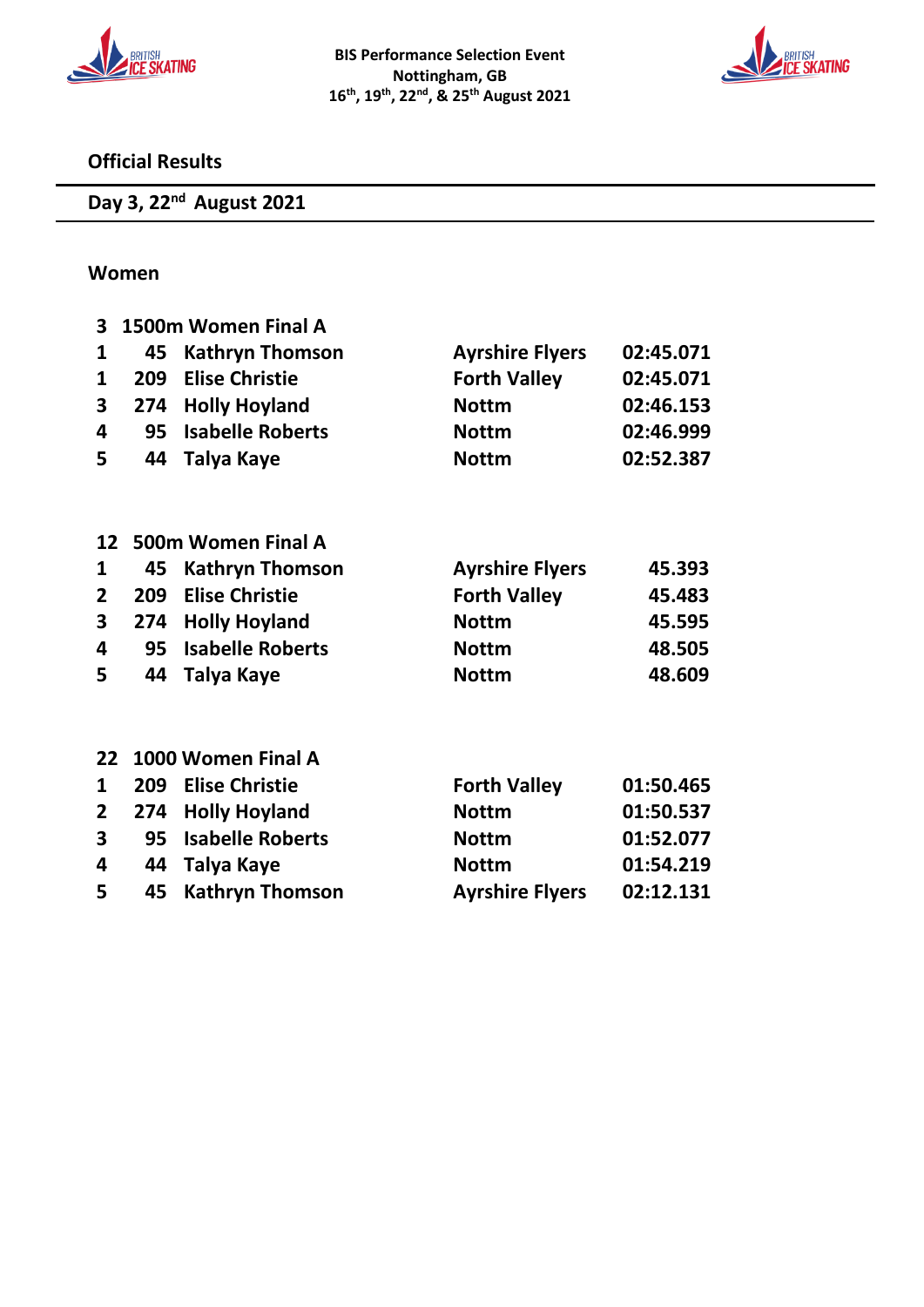



#### **Official Results**

## **Day 3, 22nd August 2021**

# **Men**

### **1500m**

| 1              |     | 1500m Men Semi Final 1 |                         |                        |         |
|----------------|-----|------------------------|-------------------------|------------------------|---------|
| 1              | 168 | <b>Farrell Treacy</b>  | <b>Mohawks</b>          | 02:32.259              | 02:32.3 |
| 2              | 212 | <b>Ethan Treacy</b>    | <b>Mohawks</b>          | 02:32.521              | 0.262   |
| 3              | 240 | <b>Westley Yates</b>   | <b>Mohawks</b>          | 02:32.693              | 0.172   |
| 4              | 265 | Adam Hill Jnr          | <b>Mohawks</b>          | 02:33.793              | 1.1     |
| 5              | 15  | <b>Matt Gardner</b>    | Sheffield               | 02:36.821              | 3.028   |
| 6              | 132 | Solomon Prempeh        | Aldwych                 | 02:37.701              | 0.88    |
| 7              | 107 | <b>Arty Clarey</b>     | <b>Nottm</b>            | 02:54.333              | 10:04.8 |
| 2              |     | 1500m Men Semi Final 2 |                         |                        |         |
| 1              | 250 | <b>Niall Treacy</b>    | <b>Mohawks</b>          | 02:35.445              | 02:35.4 |
| $\overline{2}$ | 82  | Jonathan Moody         | Aldwych                 | 02:35.539              | 0.094   |
| 3              | 59  | <b>Peter Riches</b>    | Aldwych                 | 02:36.013              | 0.474   |
| 4              | 290 | <b>Theo Collins</b>    | Aldwych                 | 02:38.063              | 2.05    |
| 5              | 139 | <b>Isaac Raizada</b>   | <b>Nottm</b>            | 02:45.091              | 40:19.2 |
| 6              | 287 | German Shmayger        | Aldwych                 | 03:29.905              | 32:09.6 |
|                |     |                        |                         |                        |         |
| 4              |     | 1500m Men Final A      |                         |                        |         |
| 1              | 168 | <b>Farrell Treacy</b>  | <b>Mohawks</b>          | 02:43.675              | 02:43.7 |
| 2              | 250 | <b>Niall Treacy</b>    | <b>Mohawks</b>          | 02:43.755              | 0.08    |
| 3              | 82  | <b>Jonathan Moody</b>  | Aldwych                 | 02:43.881              | 0.126   |
| 4              | 59  | <b>Peter Riches</b>    | Aldwych                 | 02:44.003              | 55:40.8 |
| 5              | 212 | <b>Ethan Treacy</b>    | <b>Mohawks</b>          | 02:44.077              | 0.074   |
| 6              | 240 | <b>Westley Yates</b>   | <b>Mohawks</b>          | 02:44.685              | 0.608   |
| 5              |     | 1500m Men Final B      |                         |                        |         |
| $\mathbf{1}$   |     | 290 Theo Collins       | Aldwych                 | 02:43.519              | 02:43.5 |
| 2              | 132 | Solomon Prempeh        | Aldwych                 | 02:43.647              | 0.128   |
| 3              | 265 | Adam Hill Jnr          | Mohawks                 | 02:43.653              | 0.006   |
| 4              | 15  | <b>Matt Gardner</b>    | Sheffield               | 02:43.809              | 0.156   |
| 5              | 139 | <b>Isaac Raizada</b>   | <b>Nottm</b>            | 02:49.769              | 5.96    |
| 6              | 107 | <b>Arty Clarey</b>     | <b>Nottm</b><br>Aldwych | 02:50.923<br>02:55.425 | 1.154   |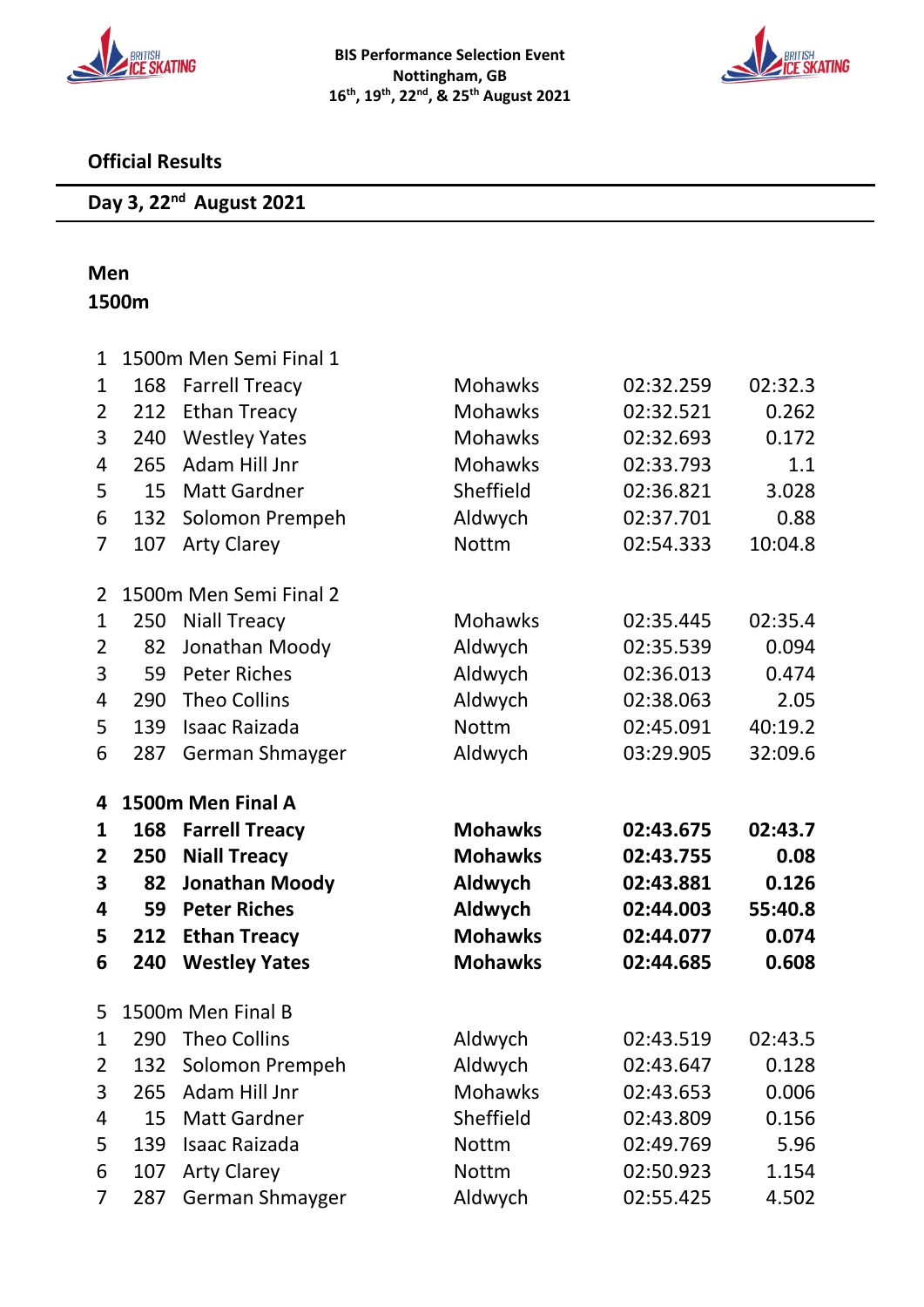



#### **Official Results**

## **Day 3, 22nd August 2021**

#### **500m**

| 6              |                | 500m Men Quarter Final 1 |                          |                |            |  |  |
|----------------|----------------|--------------------------|--------------------------|----------------|------------|--|--|
|                | 1              | 82                       | Jonathan Moody           | Aldwych        | 43.295     |  |  |
|                | $\overline{2}$ | 250                      | <b>Niall Treacy</b>      | <b>Mohawks</b> | 43.327     |  |  |
|                | 3              | 15                       | <b>Matt Gardner</b>      | Sheffield      | 45.357     |  |  |
| $\overline{7}$ |                |                          | 500m Men Quarter Final 2 |                |            |  |  |
|                | 1              | 240                      | <b>Westley Yates</b>     | <b>Mohawks</b> | 43.866     |  |  |
|                | $\overline{2}$ | 59                       | <b>Peter Riches</b>      | Aldwych        | 44.042     |  |  |
|                | 3              |                          | 265 Adam Hill Jnr        | <b>Mohawks</b> | 44.626     |  |  |
| 8              |                |                          | 500m Men Quarter Final 3 |                |            |  |  |
|                | 1              | 212                      | <b>Ethan Treacy</b>      | <b>Mohawks</b> | 43.426     |  |  |
|                | $\overline{2}$ | 132                      | Solomon Prempeh          | Aldwych        | 43.694     |  |  |
|                | <b>DNF</b>     | 139                      | <b>Isaac Raizada</b>     | <b>Nottm</b>   |            |  |  |
| 9              |                |                          | 500m Men Quarter Final 4 |                |            |  |  |
|                | 1              | 168                      | <b>Farrell Treacy</b>    | <b>Mohawks</b> | 43.567     |  |  |
|                | $\overline{2}$ |                          | 290 Theo Collins         | Aldwych        | 44.451     |  |  |
|                | 3              |                          | 287 German Shmayger      | Aldwych        | 51.035     |  |  |
|                | <b>DNF</b>     | 107                      | <b>Arty Clarey</b>       | <b>Nottm</b>   |            |  |  |
| 10             |                |                          | 500m Men Semi Final 1    |                |            |  |  |
|                | 1              | 250                      | <b>Niall Treacy</b>      | <b>Mohawks</b> | 42.265     |  |  |
|                | 2              | 82                       | Jonathan Moody           | Aldwych        | 42.507     |  |  |
|                | 3              |                          | 240 Westley Yates        | <b>Mohawks</b> | 43.487     |  |  |
|                | 4              | 132                      | Solomon Prempeh          | Aldwych        | 43.791     |  |  |
| 11             |                |                          | 500m Men Semi Final 2    |                |            |  |  |
|                | 1              | 212                      | <b>Ethan Treacy</b>      | <b>Mohawks</b> | 43.873     |  |  |
|                | $\overline{2}$ | 59                       | <b>Peter Riches</b>      | Aldwych        | 44.003     |  |  |
|                | 3              |                          | 290 Theo Collins         | Aldwych        | 44.745     |  |  |
|                | 4              | 168                      | <b>Farrell Treacy</b>    | <b>Mohawks</b> | <b>NTT</b> |  |  |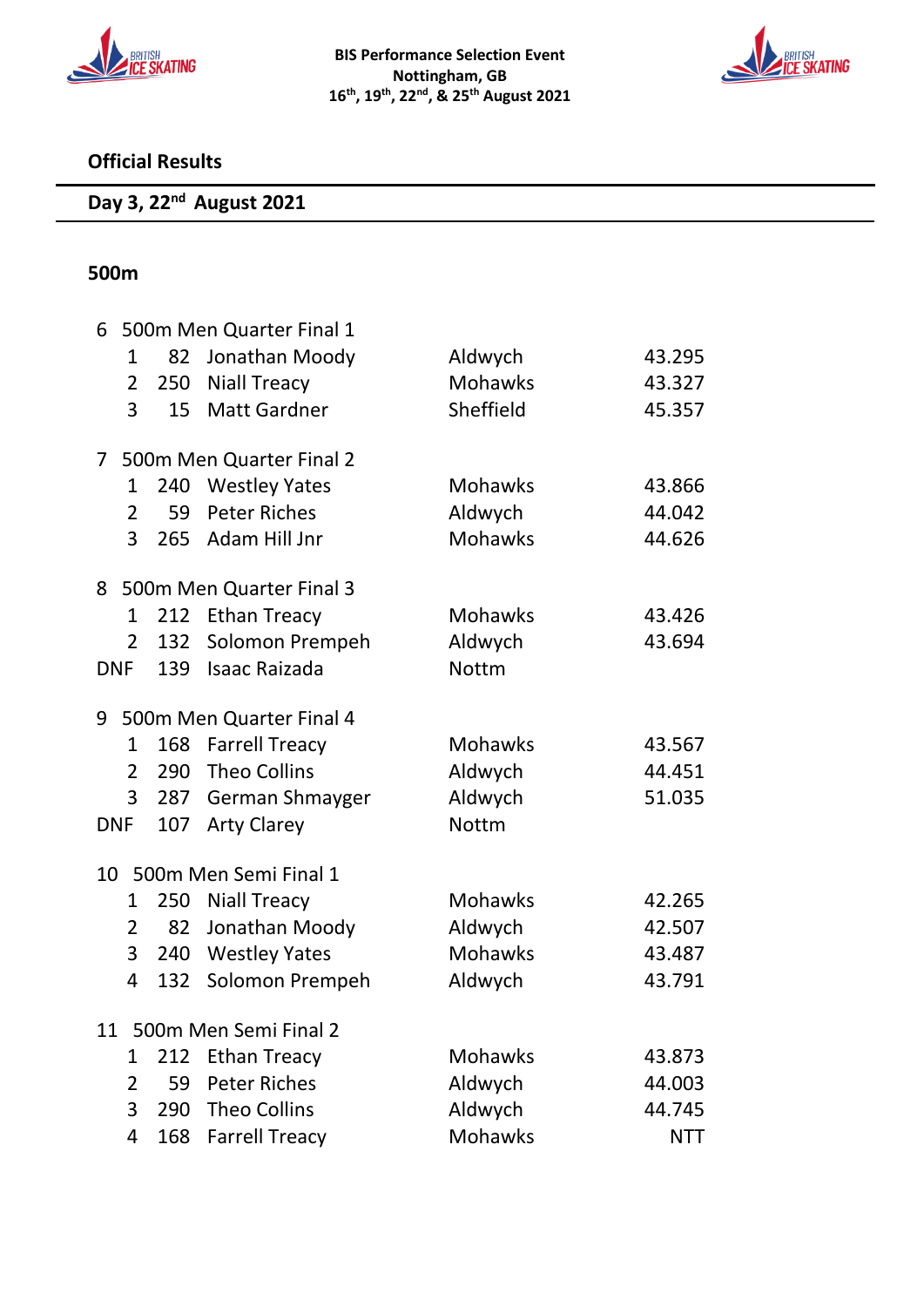



#### **Official Results**

## **Day 3, 22nd August 2021**

| 13             | 500m Men Final A |                       |                |        |  |
|----------------|------------------|-----------------------|----------------|--------|--|
| 1              | 250              | <b>Niall Treacy</b>   | <b>Mohawks</b> | 42.659 |  |
| $\mathbf{2}$   | 82               | <b>Jonathan Moody</b> | Aldwych        | 42.879 |  |
| 3              | 212              | <b>Ethan Treacy</b>   | <b>Mohawks</b> | 42.929 |  |
| 4              | 59               | <b>Peter Riches</b>   | Aldwych        | 43.261 |  |
|                |                  |                       |                |        |  |
|                |                  | 14 500m Men Final B   |                |        |  |
| 1              | 240              | <b>Westley Yates</b>  | <b>Mohawks</b> | 43.942 |  |
| 2              | 132              | Solomon Prempeh       | Aldwych        | 43.986 |  |
| 3              | <b>290</b>       | <b>Theo Collins</b>   | Aldwych        | 44.208 |  |
| <b>DNS</b>     |                  | 168 Farrell Treacy    | <b>Mohawks</b> |        |  |
|                |                  |                       |                |        |  |
|                |                  | 15 500m Men Final C   |                |        |  |
| 1              |                  | 265 Adam Hill Jnr     | <b>Mohawks</b> | 44.731 |  |
| $\overline{2}$ | 15               | <b>Matt Gardner</b>   | Sheffield      | 45.091 |  |
| 3              | 139              | <b>Isaac Raizada</b>  | <b>Nottm</b>   | 46.927 |  |
| 4              | 287              | German Shmayger       | Aldwych        | 48.955 |  |
| 5              | 107              | <b>Arty Clarey</b>    | <b>Nottm</b>   | 49.079 |  |
|                |                  |                       |                |        |  |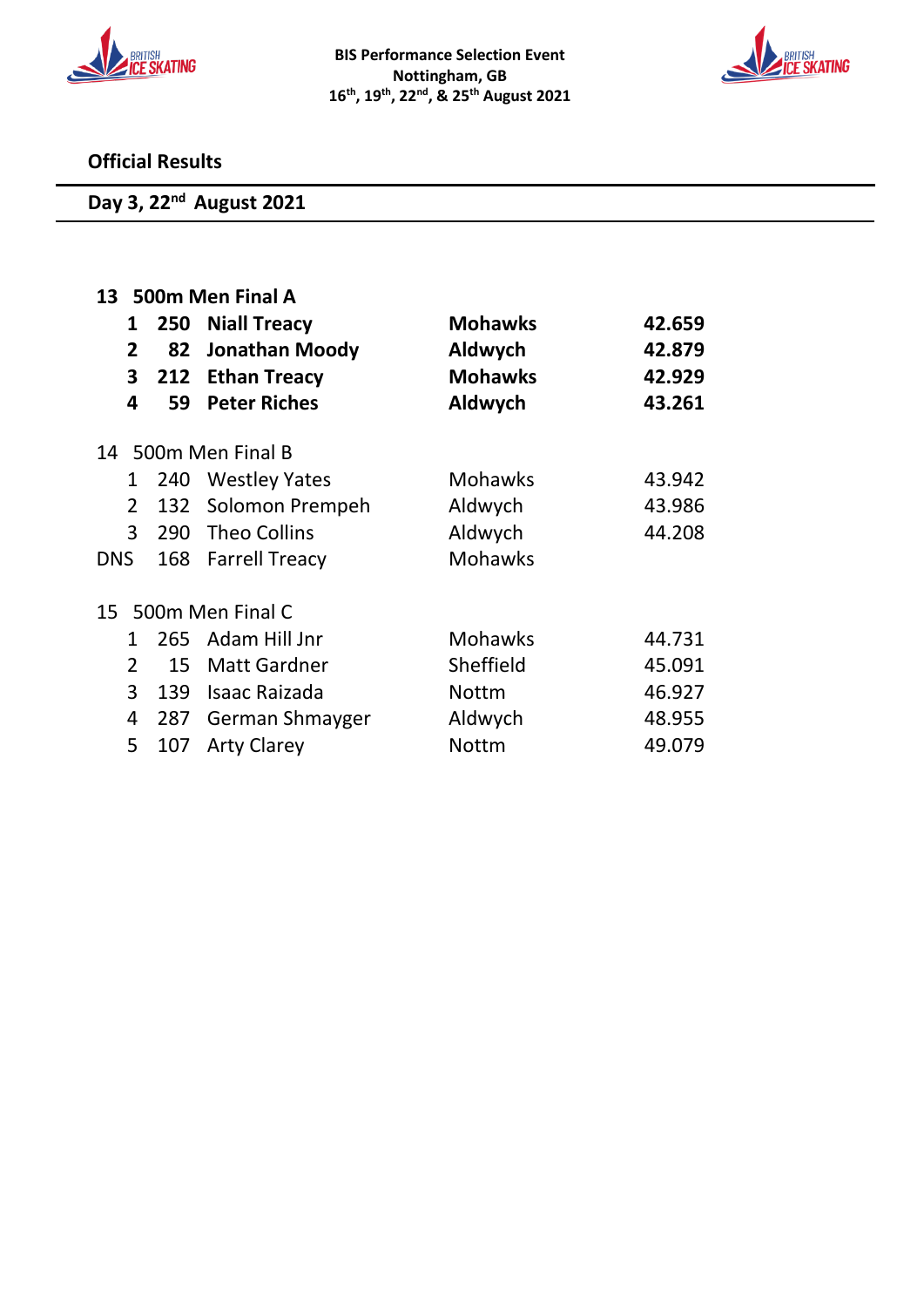



#### **Official Results**

## **Day 3, 22nd August 2021**

#### **1000m**

| 16         | 1000 Men Quarter Final 1 |     |                          |                |           |  |
|------------|--------------------------|-----|--------------------------|----------------|-----------|--|
|            | 1                        | 250 | <b>Niall Treacy</b>      | <b>Mohawks</b> | 01:52.491 |  |
|            | $\overline{2}$           | 15  | <b>Matt Gardner</b>      | Sheffield      | 01:53.125 |  |
|            | 3                        | 139 | <b>Isaac Raizada</b>     | <b>Nottm</b>   | 01:54.857 |  |
| 17         |                          |     | 1000 Men Quarter Final 2 |                |           |  |
|            | $\mathbf{1}$             | 59  | <b>Peter Riches</b>      | Aldwych        | 01:44.460 |  |
|            | $\overline{2}$           | 82  | Jonathan Moody           | Aldwych        | 01:45.986 |  |
|            | 3                        | 107 | <b>Arty Clarey</b>       | <b>Nottm</b>   | 01:48.108 |  |
| 18         |                          |     | 1000 Men Quarter Final 3 |                |           |  |
|            | $\mathbf{1}$             | 290 | <b>Theo Collins</b>      | Aldwych        | 01:37.129 |  |
|            | $\overline{2}$           | 132 | Solomon Prempeh          | Aldwych        | 01:37.401 |  |
|            | 3                        | 287 | German Shmayger          | Aldwych        | 01:51.313 |  |
| 19         |                          |     | 1000 Men Quarter Final 4 |                |           |  |
|            | 1                        | 240 | <b>Westley Yates</b>     | <b>Mohawks</b> | 01:42.268 |  |
|            | $\overline{2}$           | 212 | <b>Ethan Treacy</b>      | <b>Mohawks</b> | 01:42.452 |  |
|            | 3                        | 265 | Adam Hill Jnr            | <b>Mohawks</b> | 01:42.570 |  |
| 20         |                          |     | 1000 Men Semi Final 1    |                |           |  |
|            | 1                        | 250 | <b>Niall Treacy</b>      | <b>Mohawks</b> | 01:38.869 |  |
|            | $\overline{2}$           | 290 | <b>Theo Collins</b>      | Aldwych        | 01:39.117 |  |
|            | 3                        | 132 | Solomon Prempeh          | Aldwych        | 01:39.345 |  |
|            | $\overline{4}$           | 15  | <b>Matt Gardner</b>      | Sheffield      | 01:41.341 |  |
| 21         |                          |     | 1000 Men Semi Final 2    |                |           |  |
|            | $\mathbf 1$              | 212 | <b>Ethan Treacy</b>      | <b>Mohawks</b> | 01:32.860 |  |
|            | $\overline{2}$           | 82  | Jonathan Moody           | Aldwych        | 01:32.920 |  |
| <b>ADV</b> |                          | 240 | <b>Westley Yates</b>     | <b>Mohawks</b> | 01:34.018 |  |
| <b>PEN</b> |                          | 59  | <b>Peter Riches</b>      | Aldwych        |           |  |